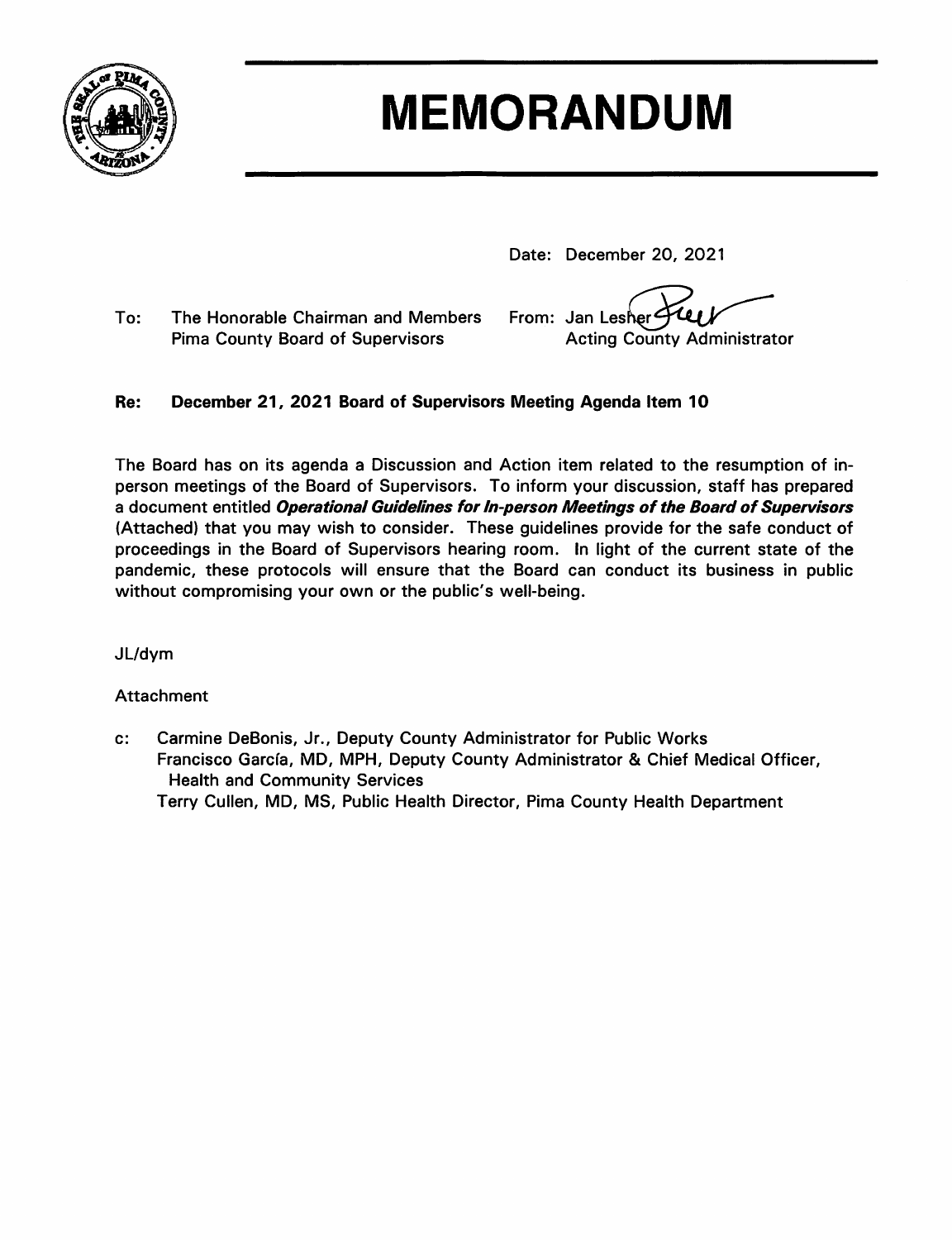## *Operational Guidelines for In-person Meetings of the Board of Supervisors*

Public & Staff Attendee Responsibilities

- 1. The following individuals may not participate in-person meetings:
	- a. Currently ill with symptoms compatible with COVID, including fever, chills, respiratory symptoms, body aches, etc.;
	- b. Those who have tested positive for COVID-19 (in the 10 days preceding the meeting), are waiting for COVID-19 test results, have COVID-19 symptoms, or are a close contact with a person with confirmed or suspected COVID.
- 2. The following individuals should consider remote or virtual participation:
	- a. 65 years of age or older;
	- b. Those with high-risk chronic medical conditions affecting the heart, lungs, immune system, inclusive of hypertension, diabetes, obesity, asthma, COPD, cancer and immune compromising auto-immune disorders;
	- c. Individuals who are *not* fully vaccinated.
- 3. Public and staff attending in-person meeting attendees must:
	- a. Wear a well-fitted mask covering their nose and mouth while in line to enter the meeting as well as throughout the meeting;
	- b. Undergo temperature check at entry;
	- c. Cleanse hands with sanitizer at entry;
	- d. Take their seats upon arrival and at least 6 feet apart in designated areas;
	- e. Any individual unable or unwilling to adhere to these measures will not be allowed entry into the hearing room and will be asked to leave.

## County Responsibilities

- 1. Hearing Room
	- a. Plexiglas barriers between each member of the supervisors and staff sitting at the dais;
	- b. Plexiglas barrier in front of the lectern facing the supervisors;
	- c. Lectern sanitized after each speaker;
	- d. Ventilation optimized for air circulation;
	- e. Masks will be available for the public;
	- f. Hearing room to be cleaned before and after meeting.
- 2. Public seating areas
	- a. Seating must be clearly marked;
	- b. May be no closer than 6 feet apart;
	- c. Limited to alternate rows;
	- d. Will include hand sanitizing stations at or near the entrance of the meeting room as well as at the lectern;
	- e. Must be thoroughly cleaned before and after the meeting.